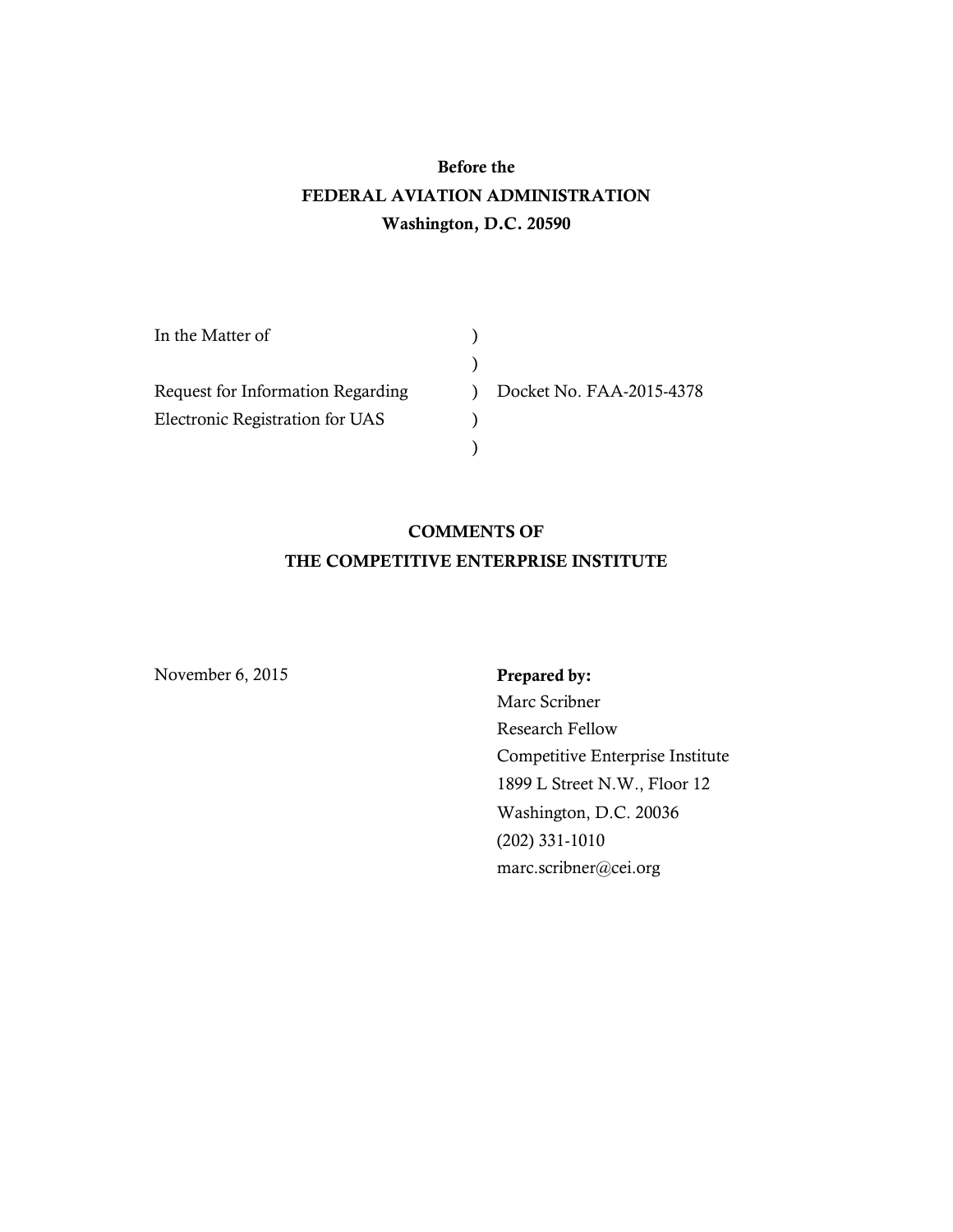## <span id="page-1-0"></span>Introduction

On behalf of the Competitive Enterprise Institute ("CEI"), I respectfully submit these comments in response to the Federal Aviation Administration's ("FAA") Request for Information Regarding Electronic Registration for UAS. <sup>1</sup> CEI is a nonprofit, nonpartisan public interest organization that focuses on regulatory policy from a pro-market perspective.<sup>2</sup>

Our comments develop the following points:

1. FAA lacks jurisdiction to mandate registration for all unmanned aircraft systems ("UAS");

2. Mere registration, whether point-of-sale or prior-to-operation, will do little to mitigate UAS safety risks; and

3. FAA cannot dispense with required notice and comment rulemaking requirements by way of the good cause exception to the Administrative Procedure Act ("APA").

### I. FAA Lacks Jurisdiction to Mandate Registration for All UAS

<span id="page-1-1"></span>In the FAA Modernization and Reform Act of 2012 ("FMRA") Section 336, Congress clearly stated that "the Administrator of the Federal Aviation Administration may not promulgate any rule or regulation regarding a model aircraft, or an aircraft being developed as a model aircraft," provided conditions such as UAS weight and strict hobbyist use are met.<sup>3</sup> Congress then defined "model aircraft" under Section 336 as "an unmanned aircraft that is capable of sustained flight in the atmosphere, flown within visual line of sight of the person operating the aircraft, and flown for hobby or recreational purposes." 4

FAA now attempts to establish its jurisdiction by citing other, broader definitions of "aircraft" contained in FMRA's UAS subtitle, as well as the definition at 49 U.S.C. § 40102(a)(6).<sup>5</sup> However, Congress clearly stated in Section 336 that FAA is not permitted to promulgate rules targeting small UAS hobbyists.<sup>6</sup> FAA conceded in its interpretation of Section 336 that "a model aircraft operated pursuant to the terms of section 336 would potentially be excepted from a UAS aircraft certification rule,"<sup>7</sup> an interpretation that

1

<sup>1.</sup> Electronic Registration for UAS, *Clarification and Request for Information*, FAA-2015-4378, 80 Fed. Reg. 63912 (Oct. 22, 2015) [hereinafter RFI].

<sup>2.</sup> *See* About CEI[, https://cei.org/about-cei](https://cei.org/about-cei) (last visited Oct. 28, 2015).

<sup>3.</sup> FAA Modernization and Reform Act of 2012, Pub. L. No. 112-95, § 336(a), 126 Stat. 11, 77 [hereinafter FMRA].

<sup>4.</sup> *Id.* § 336(c).

<sup>5.</sup> RFI, *supra* note [1,](#page-1-0) at 63913.

<sup>6.</sup> FMRA, *supra* note [3,](#page-1-1) § 336(a).

<sup>7.</sup> Interpretation of the Special Rule for Model Aircraft, *Notice of Interpretation with Request for Comment*, FAA-2014-0396, 79 Fed. Reg. 36171, 36173 (June 25, 2014).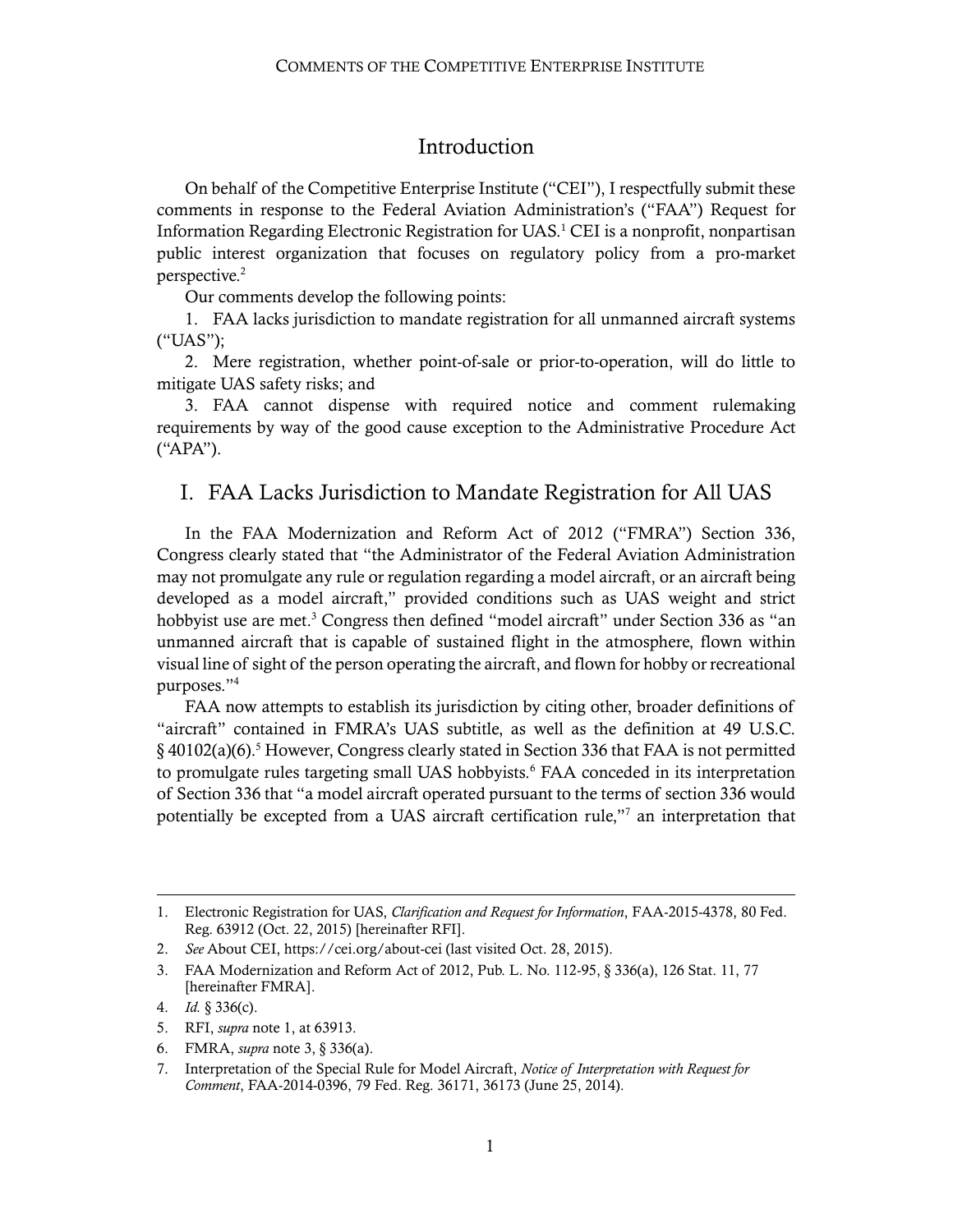would logically lend itself to a UAS aircraft registration rule as well. Yet, FAA appears to ignore both the plain language of the statute and its own interpretation of it.<sup>8</sup>

We therefore ask that FAA explain how it has the jurisdiction to regulate small UAS operated by hobbyists given that Congress limited FAA's jurisdiction under FMRA Section 336. We take no issue with FAA's ongoing registration of commercial UAS under FMRA Section 333 and support efforts to streamline and modernize the paper registration process.

## II. Registration Will Do Little to Mitigate UAS Safety Risks

FAA explains that it wishes to reverse its practice of not requiring registration for all UAS because it "has determined that registration of all UAS is necessary to enforce personal accountability while operating an aircraft in our skies."<sup>9</sup>

Although registration can support enforcement efforts for UAS that crash, mere registration will neither enable identification of a host of potential reckless or malicious UAS operators, nor will it prevent reckless and malicious operations. Registration would presumably require UAS to bear unique identifying numbers, but these registration numbers will be essentially invisible to those who observe—either from on the ground or in the cockpit—a reckless or malicious UAS operation and then seek to report it to authorities. This suggests that the purported enforcement benefits of a mandatory UAS registration regime will be extremely low.

As former FAA chief counsel Sandy Murdock recently noted:

If safer flying is the desired outcome, registration of the AIRCRAFT will not, in and of itself, compel the flier of the drone to adopt safer flying procedures. Maybe a few drone operators might be incentivized to fly more safely for fear that the N number would lead the FAA to investigate the owner of an N numbered drone which was identified post-crash. It is easy to predict that the owner of an UAS would assert that someone else was flying when an identified incident occurred. That scenario does not project much of an increase in the adhering to better flight procedures.<sup>10</sup>

Aviation attorney and UAS regulation expert Jonathan Rupprecht shares Murdock's skepticism of FAA's registration proposal, writing that reckless drone operators "can be countered with geo-fencing far better than registration."<sup>11</sup>

FAA should explain to the public why it believes mandatory UAS registration will materially benefit aviation safety and its enforcement abilities.

 $\overline{a}$ 

<sup>8.</sup> FAA appears especially concerned by future UAS hobbyists, explaining that it reversed its position on UAS registration in part because "[s]ome retailers have projected huge holiday sales." RFI, *supra* note [1,](#page-1-0) at 63913.

<sup>9.</sup> *Id.*

<sup>10.</sup> J.E. Murdock III, *The LoBiondo UAS Goals Are Good, But Registration Is Not The Best Means,* JDA JOURNAL (Oct. 26, 2015), [http://jdasolutions.aero/blog/lobiondo-uas-goals/.](http://jdasolutions.aero/blog/lobiondo-uas-goals/)

<sup>11.</sup> Jonathan Rupprecht, *The Problems with Mandatory Drone Registration*, DRONE LAW BLOG (Oct. 17, 2015), [http://jrupprechtlaw.com/the-problems-with-mandatory-drone-registration.](http://jrupprechtlaw.com/the-problems-with-mandatory-drone-registration)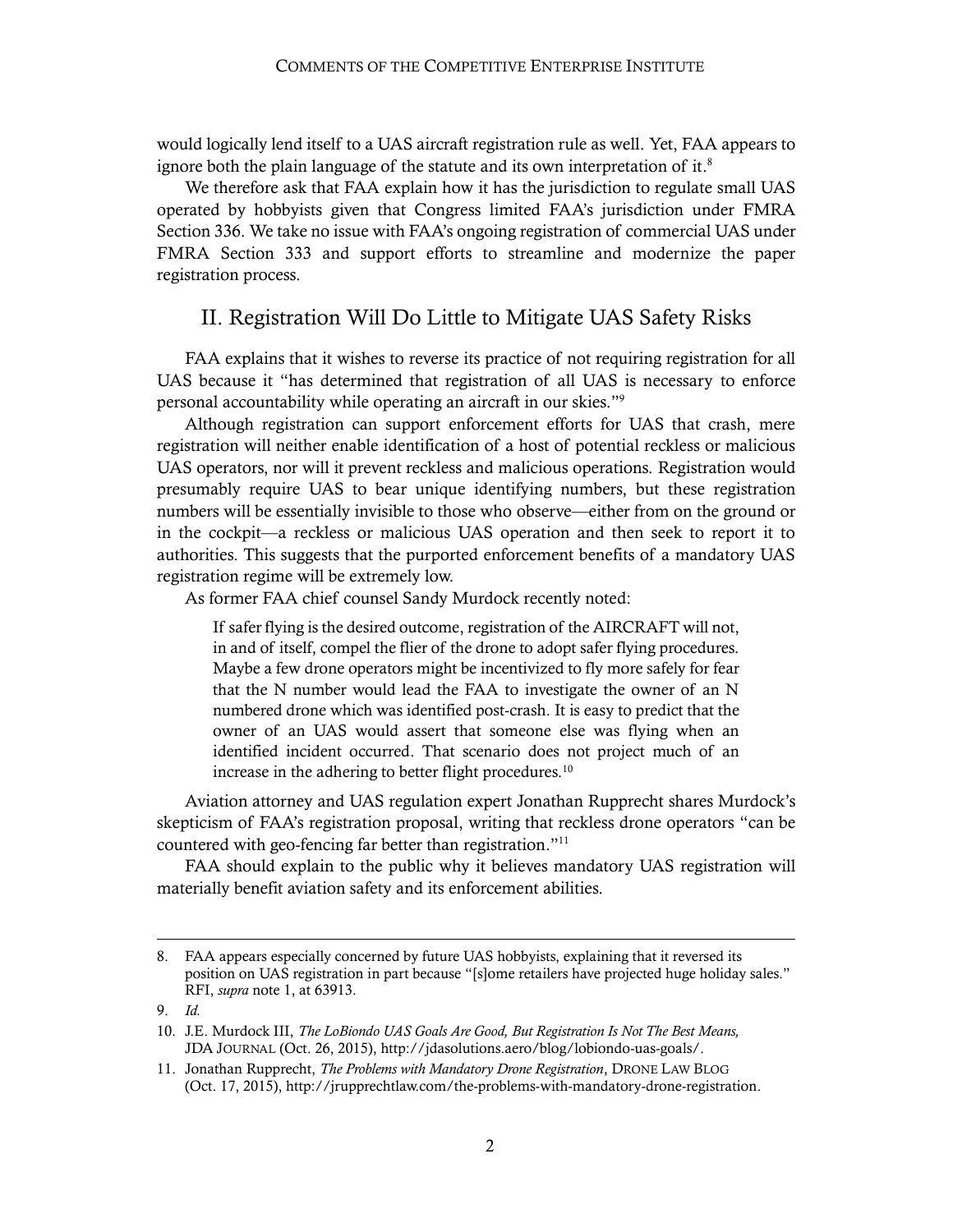# III. APA's Good Cause Exception Does Not Apply

Under the APA, substantive agency rulemakings are required to include a notice and comment period of at least 30 days unless "the agency for good cause finds (and incorporates the finding and a brief statement of reasons therefor in the rules issued) that notice and public procedure thereon are impracticable, unnecessary, or contrary to the public interest." <sup>12</sup> The good cause exception "is not an escape clause." <sup>13</sup> Rather, "[i]t should be narrowly construed and only reluctantly countenanced,"<sup>14</sup> with "the agency bear[ing] the burden of demonstrating the grounds for good cause." 15

When Transportation Secretary Foxx announced the creation of the UAS Registration Task Force on October 19, he stated he would seek to impose the mandatory UAS registration rule by mid-December.<sup>16</sup> With the task force expected to deliver to FAA its report by November  $20$ ,<sup>17</sup> this suggests the current goal is to potentially impose a registration mandate less than 30 days after the task force presents its recommendations.

Notice and comment in this case cannot be said to be "impractical," as "[i]mpracticality exists when the agency cannot both follow the notice-and-comment procedure and execute its statutory duty." <sup>18</sup> FAA is arguably proceeding with a UAS registration mandate in direct *contradiction* of its statutory duty "not [to] promulgate any rule or regulation regarding a model aircraft." <sup>19</sup> As a rule which mandates hobbyists to register their model aircraft creates a substantial new burden on the public, the notice and comment process cannot be said to be "unnecessary." 20

For FAA to meet Secretary Foxx's ambitious goal of a mid-December publication of a rule mandating UAS registration, it will likely claim that notice and comment is "contrary to the public interest." Presumably, FAA will argue that providing notice and comment would result in significant harm to the public interest by failing to immediately mitigate UAS safety risksthat only mandatory registration can address. However, as noted above, there is little evidence that registration will, on its own, do much of anything to mitigate UAS safety risk, which itself is likely very low relative to other aircraft safety risks, such as birds.<sup>21</sup>

1

- 16. Joan Lowy, *Registering drones: Worries about close calls prompt federal action on unmanned aircraft*, ASSOCIATED PRESS (Oct. 19, 2015)[, http://www.usnews.com/news/business/articles/2015/](http://www.usnews.com/news/business/articles/2015/10/19/ap-source-us-to-require-registration-of-drones-to-help-track-operators-who-flout-safety-rules) [10/19/ap-source-us-to-require-registration-of-drones-to-help-track-operators-who-flout-safety](http://www.usnews.com/news/business/articles/2015/10/19/ap-source-us-to-require-registration-of-drones-to-help-track-operators-who-flout-safety-rules)[rules.](http://www.usnews.com/news/business/articles/2015/10/19/ap-source-us-to-require-registration-of-drones-to-help-track-operators-who-flout-safety-rules)
- 17. RFI, *supra* note [1,](#page-1-0) at 63914.
- 18. 2 AM. JUR. 2d *Administrative Law* § 178.
- 19. FMRA, *supra* note [3,](#page-1-1) § 336(a).
- 20. 2 AM. JUR. 2d *Administrative Law* § 179.
- 21. From 1990 to 2013, there were more than 138,000 reported bird strikes in the U.S. Richard A. Dolbeer et al., *Wildlife Strikes to Civil Aircraft in the United States: 1990–2013," National Wildlife Strike Database Serial Report Number 20*, Federal Aviation Administration (July 2014), [http://wildlife.faa.gov/downloads/Wildlife-Strike-Report-1990-2013-USDA-FAA.pdf.](http://wildlife.faa.gov/downloads/Wildlife-Strike-Report-1990-2013-USDA-FAA.pdf)

<sup>12. 5</sup> U.S.C. § 553(b)(3)(B).

<sup>13. 2</sup> AM. JUR. 2d *Administrative Law* § 177.

<sup>14.</sup> *Id.*

<sup>15.</sup> *Id.*